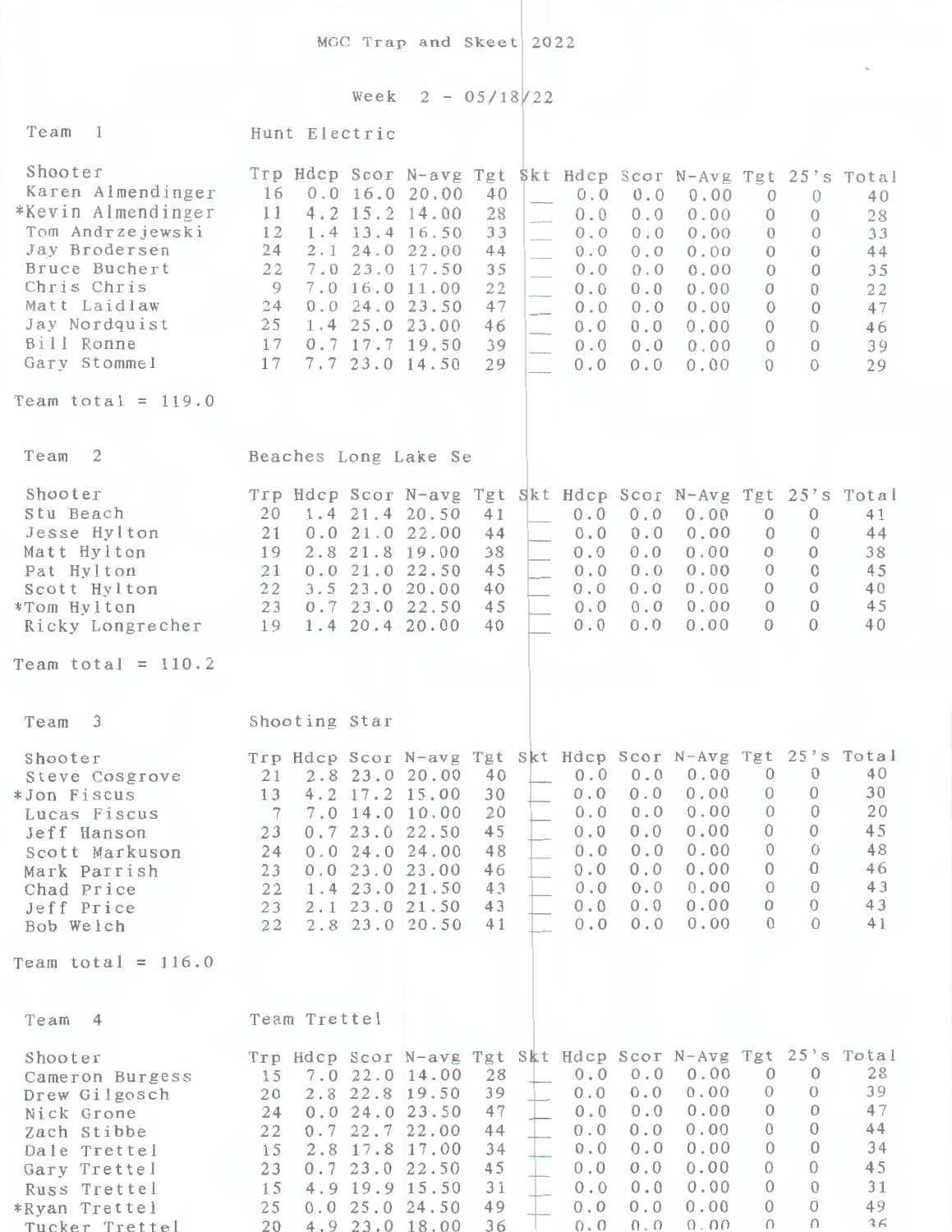Team total =  $117.8$ 

 $\mathcal{L}^{\text{max}}_{\text{max}}$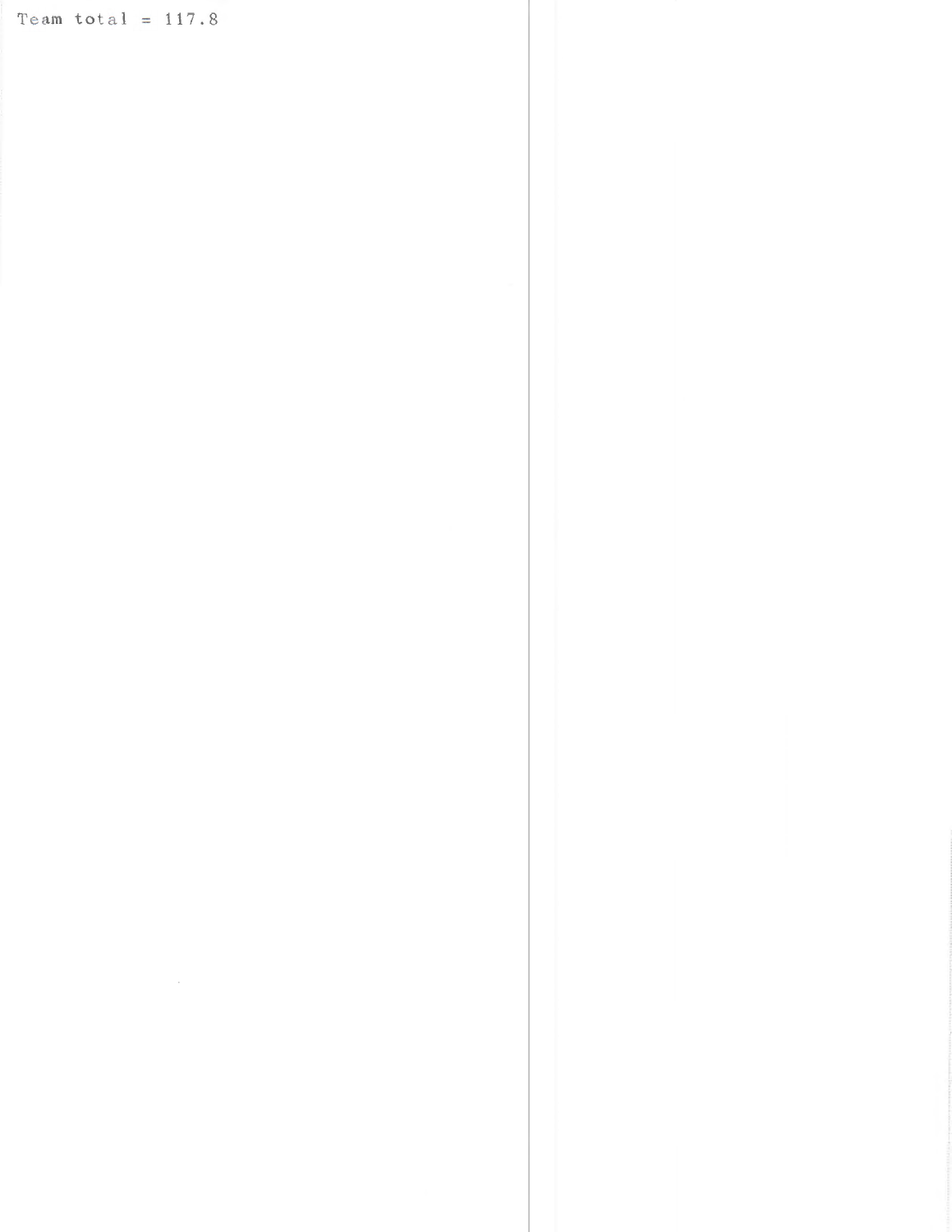MGC Trap and Skeet 2022

## Week  $2 - 05/18/22$

| Team 5                                                                                                                                                                                                               | North Country Tire                                                                         |                          |                    |                                                                                                                                                                                                                                            |                                                                      |                                                                    |                                                                    |                                                                                                                        |                                                                                                                      |                                                                                                                                |                                                                |
|----------------------------------------------------------------------------------------------------------------------------------------------------------------------------------------------------------------------|--------------------------------------------------------------------------------------------|--------------------------|--------------------|--------------------------------------------------------------------------------------------------------------------------------------------------------------------------------------------------------------------------------------------|----------------------------------------------------------------------|--------------------------------------------------------------------|--------------------------------------------------------------------|------------------------------------------------------------------------------------------------------------------------|----------------------------------------------------------------------------------------------------------------------|--------------------------------------------------------------------------------------------------------------------------------|----------------------------------------------------------------|
| Shooter<br>Jarrod Baadsgaard<br>Tianna Baadsgaard<br>*john Baadsgaard<br>Caroline Cunningham<br>Jason Gray<br>Dylan Kleinsasser<br>Brian Norman<br>Nick Peterson<br>Chad Ramsey<br>Jim Riley<br>Team total = $115.0$ | 17<br>22<br>23<br>16<br>20<br>17<br>23<br>23<br>17<br>21                                   | 2.1<br>1.4<br>6.3<br>1.4 |                    | Trp Hdcp Scor N-avg Tgt Skt Hdcp Scor N-Avg Tgt 25's Total<br>2.8 19.8 18.00<br>3.5 23.0 20.00<br>23.0 21.50<br>7.723.014.00<br>21.4 20.50<br>23.0 15.50<br>23.0 22.00<br>5.6 23.0 19.00<br>$5.6$ 22.6 16.00<br>2.8 23.0 20.00             | 36<br>40<br>43<br>28<br>41<br>31<br>44<br>38<br>32<br>40             | 0.0<br>0.0<br>0.0<br>0.0<br>0.0<br>0.0<br>0.0<br>0.0<br>0.0<br>0.0 | 0.0<br>0.0<br>0.0<br>0.0<br>0.0<br>0.0<br>0.0<br>0.0<br>0.0<br>0.0 | 0.00<br>0.00<br>0.00<br>0.00<br>0.00<br>0.00<br>0.00<br>0.00<br>0.00<br>0.00                                           | $\theta$<br>$\theta$<br>$\theta$<br>$\Omega$<br>$\Omega$<br>$\Omega$<br>$\Omega$<br>$\Omega$<br>$\theta$<br>$\Omega$ | $\theta$<br>$\left\{ \right\}$<br>$\Omega$<br>$\Omega$<br>$\Omega$<br>$\Omega$<br>$\Omega$<br>$\Omega$<br>$\Omega$<br>$\Omega$ | 36<br>40<br>43<br>28<br>41<br>31<br>44<br>38<br>32<br>40       |
|                                                                                                                                                                                                                      |                                                                                            |                          |                    |                                                                                                                                                                                                                                            |                                                                      |                                                                    |                                                                    |                                                                                                                        |                                                                                                                      |                                                                                                                                |                                                                |
| Team<br>6<br>Shooter<br>Bruce Halverson<br>*Scot Hopper<br>John Huser<br>Steve Klein<br>Kody Samuelson<br>Jim Vaughn<br>Jimmy Vaughn<br>Eric Wahl                                                                    | MBUSA<br>$\longrightarrow$ $\longrightarrow$<br>22<br>25<br>$\sim$<br>22<br>22<br>21<br>19 | 0.0                      | 0.015.0<br>0.015.0 | Trp Hdcp Scor N-avg Tgt Skt Hdcp Scor N-Avg Tgt 25's Total<br>0.00<br>3.5 23.0 20.00<br>0.025.024.00<br>0.00<br>22.0 23.00<br>0.022.023.00<br>0.021.022.50<br>$0.0$ 19.0 21.00                                                             | $\overline{0}$<br>40<br>48<br>$\overline{0}$<br>46<br>46<br>45<br>42 | 0.0<br>0.0<br>0.0<br>0.0<br>0.0<br>0.0<br>0.0<br>0.0               | 0.0<br>0.0<br>0.0<br>0.0<br>0.0<br>0.0<br>0.0<br>0.0               | 0.00<br>0.00<br>0.00<br>0.00<br>0.00<br>0.00<br>0.00<br>0.00                                                           | $\theta$<br>$\theta$<br>$\theta$<br>$\theta$<br>$\theta$<br>$\Omega$<br>$\theta$<br>$\Omega$                         | $\Omega$<br>$\Omega$<br>$\Omega$<br>$\Omega$<br>$\Omega$<br>$\Omega$<br>$\Omega$<br>$\bigcirc$                                 | $\Omega$<br>40<br>48<br>$\overline{0}$<br>46<br>46<br>45<br>42 |
| Team total = $113.0$                                                                                                                                                                                                 |                                                                                            |                          |                    |                                                                                                                                                                                                                                            |                                                                      |                                                                    |                                                                    |                                                                                                                        |                                                                                                                      |                                                                                                                                |                                                                |
| Team<br>$\overline{7}$                                                                                                                                                                                               |                                                                                            | Last of DOM              |                    |                                                                                                                                                                                                                                            |                                                                      |                                                                    |                                                                    |                                                                                                                        |                                                                                                                      |                                                                                                                                |                                                                |
| Shooter<br>*Rich Blaido<br>Richard C Blaido<br>Mark Colombo<br>Tony Colombo<br>Carter Kraus<br>Dave Krech<br>Nathan Nathan<br>Gordon Schue<br>Kent Stepan<br>Nick Svenddal                                           | 20<br>4<br>11<br>15<br>10<br>21<br>18<br>18<br>20                                          | 5.6                      | 9.6                | Trp Hdcp Scor N-avg Tgt Skt Hdcp Scor N-Avg Tgt 25's Total<br>3.5 23.0 19.00<br>24 1.4 24.0 22.50 45<br>9.50<br>6.3 17.3 12.50<br>1.4 16.4 18.00<br>7.7 17.7 11.00<br>2.1 23.0 20.50<br>6.3 23.0 16.00<br>4.2 22.2 17.50<br>4.2 23.0 18.50 | 38<br>19<br>25<br>36<br>22<br>41<br>32<br>35<br>37                   | 0.0<br>0.0<br>0.0<br>0.0<br>0.0<br>0.0<br>0.0<br>0.0               | 0.0<br>0.0<br>0.0<br>0.0<br>0.0<br>0.0<br>0.0<br>0.0               | $0.0 \t 0.0 \t 0.00$<br>$0.0 \t 0.0 \t 0.00 \t 0 \t 0$<br>0.00<br>0.00<br>0.00<br>0.00<br>0.00<br>0.00<br>0.00<br>0.00 | $\theta$<br>$\theta$<br>$\theta$<br>$\theta$<br>$\theta$<br>$\theta$<br>$\theta$<br>$\mathbf{0}$<br>$\Omega$         | $\overline{0}$<br>$\theta$<br>$\theta$<br>$\theta$<br>$\theta$<br>$\Omega$<br>$\theta$<br>$\Omega$<br>$\Omega$                 | 38<br>45<br>19<br>25<br>36<br>22<br>41<br>32<br>35<br>37       |
| Team total = $116.0$                                                                                                                                                                                                 |                                                                                            |                          |                    |                                                                                                                                                                                                                                            |                                                                      |                                                                    |                                                                    |                                                                                                                        |                                                                                                                      |                                                                                                                                |                                                                |
| Team 8                                                                                                                                                                                                               |                                                                                            | No Plug Thugs            |                    |                                                                                                                                                                                                                                            |                                                                      |                                                                    |                                                                    |                                                                                                                        |                                                                                                                      |                                                                                                                                |                                                                |
| Shooter<br>Mike Buckman<br>Nick Nagel<br>Dan Osborne<br>Charles Porter<br>Harrison Porter<br>Max Porter<br>*Grant Sherwood                                                                                           | 23<br>12<br>14<br>21<br>17<br>23<br>17                                                     |                          |                    | Trp Hdcp Scor N-avg Tgt Skt Hdcp Scor N-Avg Tgt 25's Total<br>2.8 23.0 21.00<br>7.7 19.7 12.00<br>5.6 19.6 14.50<br>2.8 23.0 20.00<br>1.4 18.4 19.00<br>3.5 23.0 20.50<br>1.4 18.4 19.00                                                   | 42<br>24<br>29<br>40<br>38<br>41<br>38                               | 0.0<br>0.0<br>0.0<br>0.0<br>0.0<br>0.0<br>0.0                      | 0.0<br>0.0<br>$0.0$<br>0.0<br>0.0<br>0.0<br>0.0                    | 0.00<br>0.00<br>0.00<br>0.00<br>0.00<br>0.00<br>0.00                                                                   | $\mathbf{0}$<br>$\mathbf{0}$<br>$\theta$<br>$\theta$<br>$\overline{0}$<br>$\theta$<br>$\theta$                       | $\overline{0}$<br>$\mathbf{0}$<br>$\overline{0}$<br>$\theta$<br>$\theta$<br>$\theta$<br>$\Omega$                               | 42<br>24<br>29<br>40<br>38<br>41<br>38                         |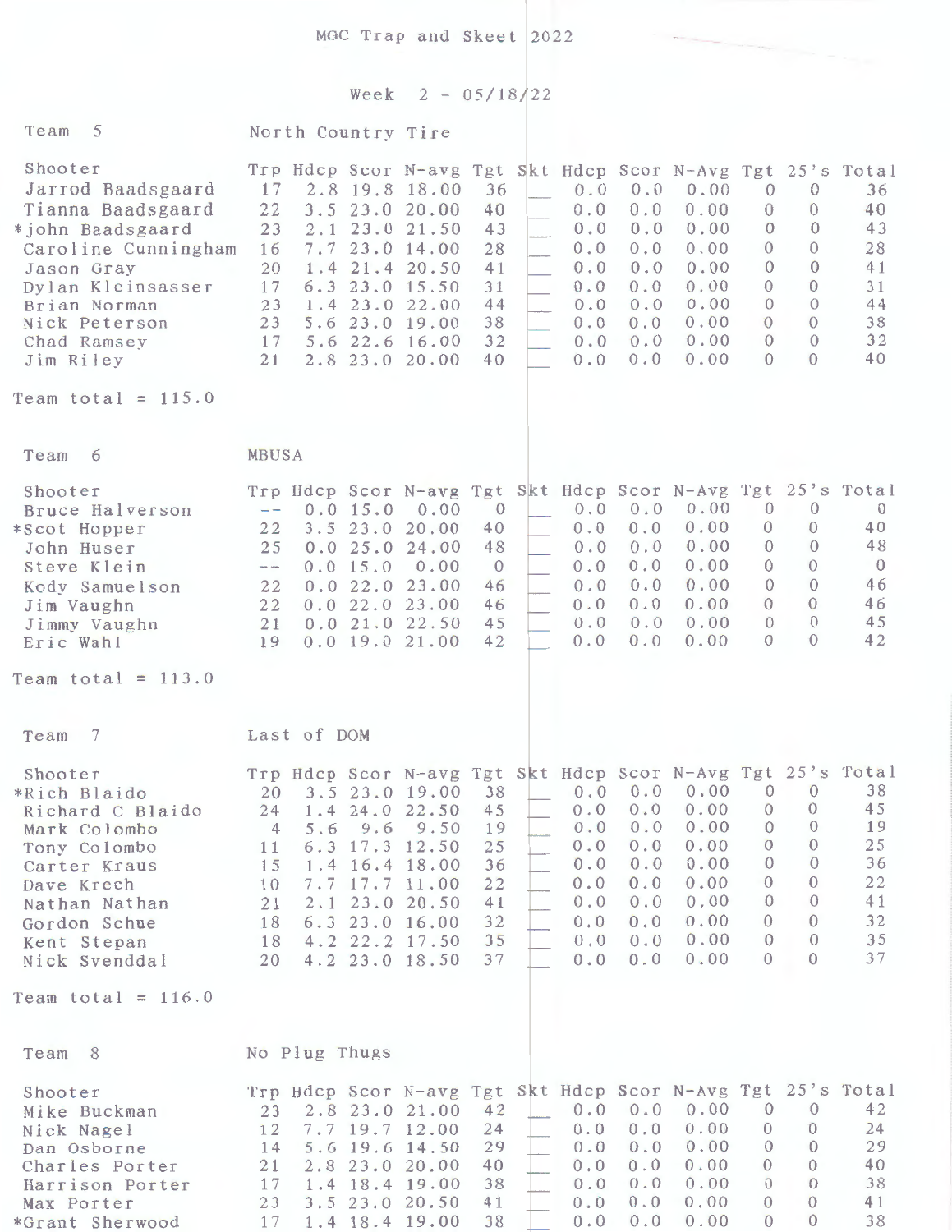Team total =  $108.3$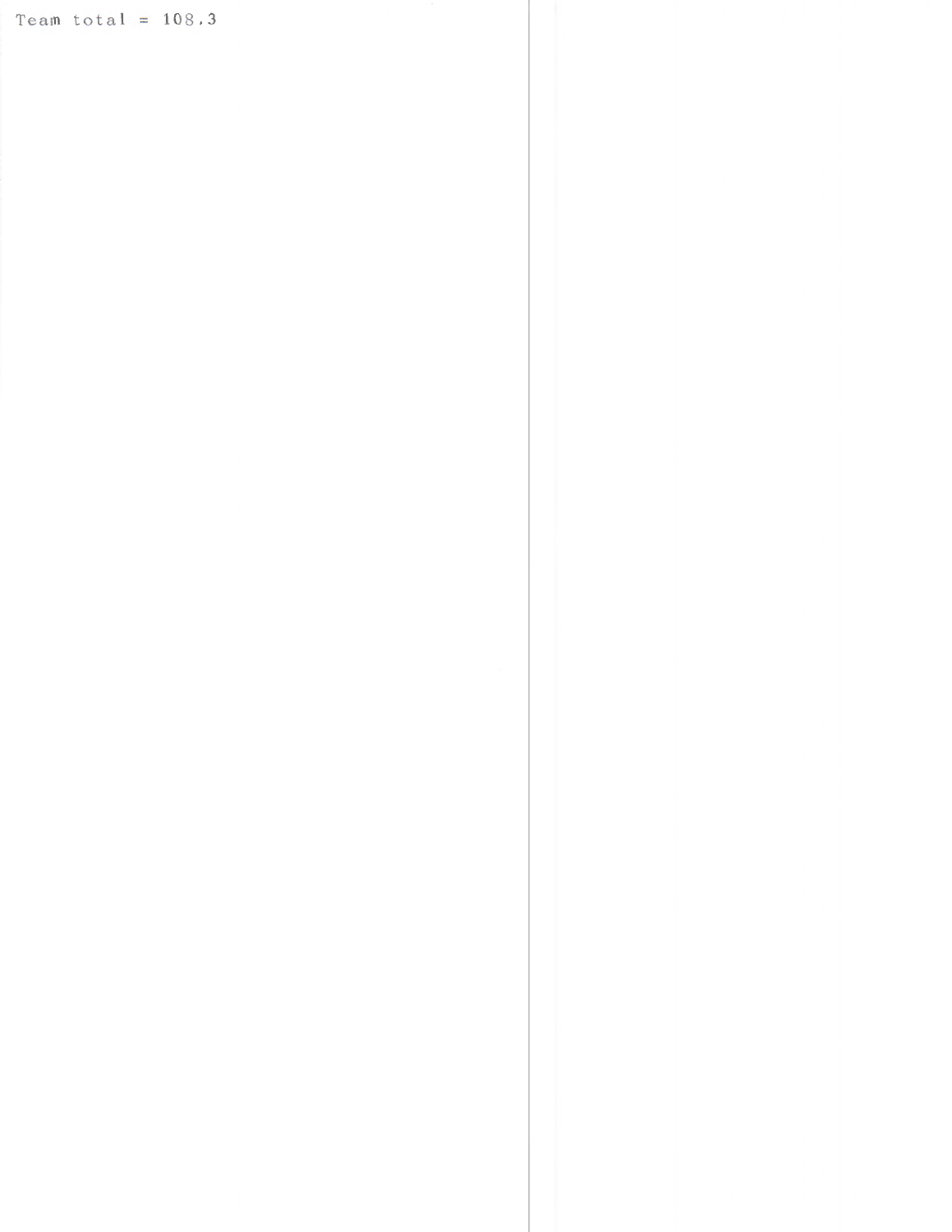MGC Trap and Skeet 2022

Week  $2 - 05/18/22$ 

Pairings: 6 VS 8 5 VS 7 2 VS 4 1 VS 3

Results for 05/18/22 Score Points Total

I 4 I  $\overline{\phantom{a}}$  $\frac{2}{3}$  $\frac{2}{1}$ 

|  | Team 6 MBUSA                      | 113.0 | $\overline{2}$           |                |
|--|-----------------------------------|-------|--------------------------|----------------|
|  | Team 4 Team Trettel               | 117.8 | $\overline{2}$           |                |
|  | Team 1 Hunt Electric              | 119.0 | $\overline{\phantom{a}}$ | حباحيا         |
|  | Team 8 No Plug Thugs              | 108.3 | $\bigcirc$               | $\frac{1}{2}$  |
|  | Team 7 Last of DOM                | 116.0 | $\overline{2}$           | $\overline{a}$ |
|  | Team 2 Beaches Long Lake Se 110.2 |       | $\overline{0}$           | $\mathbf{1}$   |
|  | Team 3 Shooting Star 116.0        |       | $\sqrt{0}$               | 1              |
|  | Team 5 North Country Tire 115.0   |       | -0                       |                |

\* indicates team captain

68 Participants for week 2 No-shows:

Bruce Halverson Steve Klein

\*\*\*\* Super Shooters \*\*\*\* Jay Nordquist 25 trap Ryan Trettel 25 trap John Huser 25 trap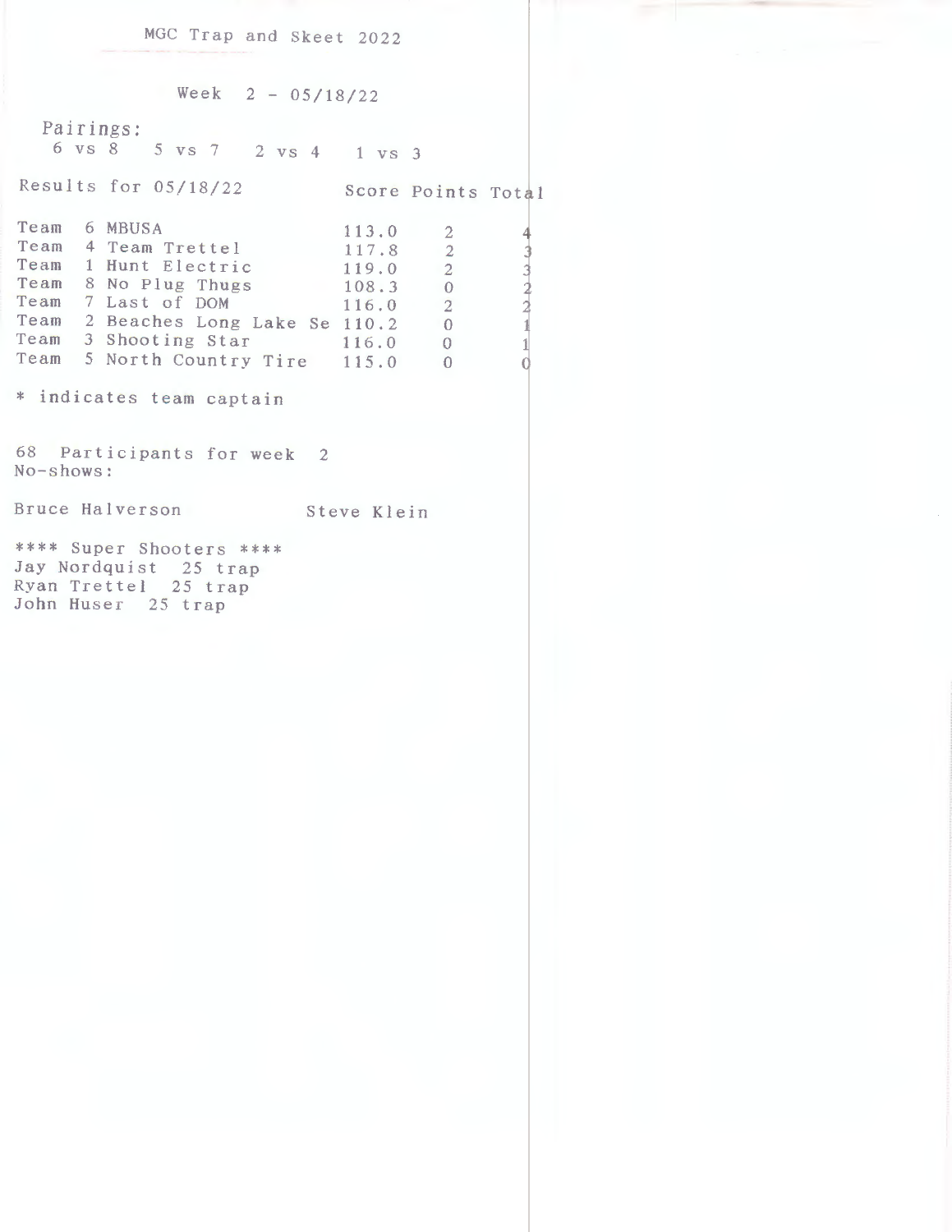## Individual Standings

| 0.00<br>$\overline{2}$<br>49<br>49<br>24.50 24.50<br>Team Trettel<br>$\mathbf{1}$<br>Ryan Trettel<br>$\theta$<br>48<br>24.00 24.00<br>0.00<br>48<br>$\overline{c}$<br>Shooting Star<br>Scott Marksuon<br>$\Omega$<br>0.00<br>$\overline{2}$<br>MBUSA<br>48<br>48<br>24.00 24.00<br>$\mathbf{1}$<br>$\theta$<br>John Huser<br>0.00<br>$\overline{2}$<br>47<br>23.50 23.50<br>Team Trettel<br>47<br>Nick Grone<br>$\Omega$<br>$\overline{2}$<br>0.00<br>47<br>23.50 23.50<br>Hunt Electric<br>47<br>$\Omega$<br>Matt Laidlaw<br>$\overline{2}$<br>0.00<br>23.00 23.00<br>Shooting Star<br>46<br>46<br>$\Omega$<br>Mark Parrish<br>$\overline{2}$<br>0.00<br>23.00 23.00<br>Hunt Electric<br>46<br>$\mathbf{1}$<br>46<br>$\Omega$<br>Jay Nordquist<br>0.00<br>$\overline{2}$<br>23.00 23.00<br>MBUSA<br>46<br>46<br>$\Omega$<br>Jim Vaughn<br>0.00<br>$\mathbf{2}$<br>23.00 23.00<br>MBUSA<br>46<br>46<br>Kody Samuelson<br>$\Omega$<br>$\mathbf{2}$<br>$22.50$ $22.50$<br>0.00<br><b>MBUSA</b><br>45<br>45<br>Jimmy Vaughn<br>$\Omega$<br>$\overline{2}$<br>0.00<br>Last of DOM<br>45<br>22.50 22.50<br>45<br>$\Omega$<br>Richard C Blaido<br>$\overline{2}$<br>0.00<br>Beaches Long Lak<br>45<br>45<br>22.50 22.50<br>$\Omega$<br>Pat Hylton<br>e<br>22.50 22.50<br>0.00<br>2<br>Shooting Star<br>45<br>45<br>Jeff Hanson<br>$\overline{0}$<br>$\overline{2}$<br>22.50 22.50<br>0.00<br>Hunt Electric<br>1<br>45<br>45<br>$\overline{0}$<br>Jay Brodersen<br>$\overline{2}$<br>Beaches Long Lak<br>22.50 22.50<br>0.00<br>45<br>45<br>$\theta$<br>Tom Hylton<br>e<br>$\overline{2}$<br>Team Trettel<br>45<br>$22.50$ $22.50$<br>0.00<br>45<br>$\theta$<br>Gary Trettel<br>$\overline{2}$<br>22.00 22.00<br>0.00<br>North Country Ti<br>44<br>44<br>$\Omega$<br>Brian Norman<br>re<br>$\overline{2}$<br>Team Trettel<br>22.00 22.00<br>0.00<br>44<br>44<br>Zach Stibbe<br>$\Omega$<br>$\overline{2}$<br>22.00 22.00<br>0.00<br>Beaches Long Lak<br>44<br>44<br>$\theta$<br>Jesse Hylton<br>e<br>$\overline{2}$<br>North Country Ti<br>21.50 21.50<br>0.00<br>43<br>43<br>$\overline{0}$<br>John Baadsgaard<br>re<br>21.50 21.50<br>0.00<br>2<br>Shooting Star<br>43<br>43<br>Jeff Price<br>$\theta$<br>$\mathbf{2}$<br>0.00<br>Shooting Star<br>21.50 21.50<br>43<br>43<br>$\theta$<br>Chad Price<br>0.00<br>$\overline{2}$<br>No Plug Thugs<br>21.00 21.00<br>42<br>42<br>$\theta$<br>Mike Buckman<br>$\overline{2}$<br>21.00 21.00<br>MBUSA<br>42<br>0.00<br>42<br>$\Omega$<br>Eric Wahl<br>$\overline{c}$<br>20.50 20.50<br>0.00<br>Beaches Long Lak<br>41<br>41<br>$\theta$<br>Stu Beach<br>e<br>$\mathbf{2}$<br>No Plug Thugs<br>20.50 20.50<br>0.00<br>41<br>41<br>$\theta$<br>Max Porter<br>$\overline{2}$<br>Shooting Star<br>20.50 20.50<br>0.00<br>41<br>41<br>Bob Welch<br>$\theta$<br>$\overline{2}$<br>North Country Ti<br>0.00<br>41<br>20.50 20.50<br>$\overline{0}$<br>41<br>Jason Gray<br>re<br>Last of DOM<br>$\overline{2}$<br>20.50 20.50<br>0.00<br>41<br>41<br>$\theta$<br>Nathan Nathan<br>20.00 20.00<br>0.00<br>2<br>Shooting Star<br>40<br>40<br>$\theta$<br>Steve Cosgrove<br>$\mathbf{2}$<br>Hunt Electric<br>20.00 20.00<br>0.00<br>40<br>40<br>$\mathbf{0}$<br>Karen Almendinger<br>$\overline{2}$<br>North Country Ti<br>20.00 20.00<br>0.00<br>40<br>40<br>$\theta$<br>Tianna Baadsgaard<br>re<br>20.00 20.00<br>0.00<br>$\overline{2}$<br>Beaches Long Lak<br>40<br>40<br>$\theta$<br>Scott Hylton<br>е<br>20.00 20.00<br>0.00<br>$\overline{2}$<br>Beaches Long Lak<br>40<br>40<br>$\theta$<br>Ricky Longrecher<br>e<br>MBUSA<br>0.00<br>$\overline{c}$<br>20.00 20.00<br>40<br>40<br>$\overline{0}$<br>Scot Hopper<br>$\mathbf{2}$<br>North Country Ti<br>0.00<br>20.00 20.00<br>40<br>40<br>$\Omega$<br>Jim Riley<br>re<br>20.00 20.00<br>0.00<br>$\overline{c}$<br>No Plug Thugs<br>40<br>40<br>$\theta$<br>Charles Porter<br>0.00<br>$\overline{c}$<br>19.50 19.50<br>Hunt Electric<br>39<br>39<br>Bill Ronne<br>$\theta$<br>$\mathbf{2}$<br>Team Trettel<br>19.50 19.50<br>0.00<br>39<br>39<br>Drew Gilgosch<br>$\theta$<br>$\sqrt{2}$<br>No Plug Thugs<br>19.00 19.00<br>0.00<br>38<br>38<br>Grant Sherwood<br>$\theta$<br>$\mathbf{2}$<br>Beaches Long Lak<br>19.00 19.00<br>0.00<br>38<br>38<br>$\Omega$<br>Matt Hylton<br>No Plug Thugs<br>19.00 19.00<br>0.00<br>2<br>38<br>38<br>Harrison Porter<br>$\Omega$<br>$\overline{2}$<br>Last of DOM<br>38<br>19.00 19.00<br>0.00<br>38<br>Rich Blaido<br>$\overline{0}$<br>$\overline{2}$<br>North Country Ti<br>19.00 19.00<br>0.00<br>38<br>38<br>$\Omega$<br>Nick Peterson<br>re | Shooter | Total |  | Trp Skt Ov-Avg T-Avg S-Avg Rnds 25's Team |  |  |  |
|--------------------------------------------------------------------------------------------------------------------------------------------------------------------------------------------------------------------------------------------------------------------------------------------------------------------------------------------------------------------------------------------------------------------------------------------------------------------------------------------------------------------------------------------------------------------------------------------------------------------------------------------------------------------------------------------------------------------------------------------------------------------------------------------------------------------------------------------------------------------------------------------------------------------------------------------------------------------------------------------------------------------------------------------------------------------------------------------------------------------------------------------------------------------------------------------------------------------------------------------------------------------------------------------------------------------------------------------------------------------------------------------------------------------------------------------------------------------------------------------------------------------------------------------------------------------------------------------------------------------------------------------------------------------------------------------------------------------------------------------------------------------------------------------------------------------------------------------------------------------------------------------------------------------------------------------------------------------------------------------------------------------------------------------------------------------------------------------------------------------------------------------------------------------------------------------------------------------------------------------------------------------------------------------------------------------------------------------------------------------------------------------------------------------------------------------------------------------------------------------------------------------------------------------------------------------------------------------------------------------------------------------------------------------------------------------------------------------------------------------------------------------------------------------------------------------------------------------------------------------------------------------------------------------------------------------------------------------------------------------------------------------------------------------------------------------------------------------------------------------------------------------------------------------------------------------------------------------------------------------------------------------------------------------------------------------------------------------------------------------------------------------------------------------------------------------------------------------------------------------------------------------------------------------------------------------------------------------------------------------------------------------------------------------------------------------------------------------------------------------------------------------------------------------------------------------------------------------------------------------------------------------------------------------------------------------------------------------------------------------------------------------------------------------------------------------------------------------------------------------------------------------------------------------------------------------------------------------------------------------------------------------------------------------------------------------------------------------------------------------------------------------------------------------------------------------------------------------------------------------------------------------------------------------------------------------------|---------|-------|--|-------------------------------------------|--|--|--|
|                                                                                                                                                                                                                                                                                                                                                                                                                                                                                                                                                                                                                                                                                                                                                                                                                                                                                                                                                                                                                                                                                                                                                                                                                                                                                                                                                                                                                                                                                                                                                                                                                                                                                                                                                                                                                                                                                                                                                                                                                                                                                                                                                                                                                                                                                                                                                                                                                                                                                                                                                                                                                                                                                                                                                                                                                                                                                                                                                                                                                                                                                                                                                                                                                                                                                                                                                                                                                                                                                                                                                                                                                                                                                                                                                                                                                                                                                                                                                                                                                                                                                                                                                                                                                                                                                                                                                                                                                                                                                                                                                                          |         |       |  |                                           |  |  |  |
|                                                                                                                                                                                                                                                                                                                                                                                                                                                                                                                                                                                                                                                                                                                                                                                                                                                                                                                                                                                                                                                                                                                                                                                                                                                                                                                                                                                                                                                                                                                                                                                                                                                                                                                                                                                                                                                                                                                                                                                                                                                                                                                                                                                                                                                                                                                                                                                                                                                                                                                                                                                                                                                                                                                                                                                                                                                                                                                                                                                                                                                                                                                                                                                                                                                                                                                                                                                                                                                                                                                                                                                                                                                                                                                                                                                                                                                                                                                                                                                                                                                                                                                                                                                                                                                                                                                                                                                                                                                                                                                                                                          |         |       |  |                                           |  |  |  |
|                                                                                                                                                                                                                                                                                                                                                                                                                                                                                                                                                                                                                                                                                                                                                                                                                                                                                                                                                                                                                                                                                                                                                                                                                                                                                                                                                                                                                                                                                                                                                                                                                                                                                                                                                                                                                                                                                                                                                                                                                                                                                                                                                                                                                                                                                                                                                                                                                                                                                                                                                                                                                                                                                                                                                                                                                                                                                                                                                                                                                                                                                                                                                                                                                                                                                                                                                                                                                                                                                                                                                                                                                                                                                                                                                                                                                                                                                                                                                                                                                                                                                                                                                                                                                                                                                                                                                                                                                                                                                                                                                                          |         |       |  |                                           |  |  |  |
|                                                                                                                                                                                                                                                                                                                                                                                                                                                                                                                                                                                                                                                                                                                                                                                                                                                                                                                                                                                                                                                                                                                                                                                                                                                                                                                                                                                                                                                                                                                                                                                                                                                                                                                                                                                                                                                                                                                                                                                                                                                                                                                                                                                                                                                                                                                                                                                                                                                                                                                                                                                                                                                                                                                                                                                                                                                                                                                                                                                                                                                                                                                                                                                                                                                                                                                                                                                                                                                                                                                                                                                                                                                                                                                                                                                                                                                                                                                                                                                                                                                                                                                                                                                                                                                                                                                                                                                                                                                                                                                                                                          |         |       |  |                                           |  |  |  |
|                                                                                                                                                                                                                                                                                                                                                                                                                                                                                                                                                                                                                                                                                                                                                                                                                                                                                                                                                                                                                                                                                                                                                                                                                                                                                                                                                                                                                                                                                                                                                                                                                                                                                                                                                                                                                                                                                                                                                                                                                                                                                                                                                                                                                                                                                                                                                                                                                                                                                                                                                                                                                                                                                                                                                                                                                                                                                                                                                                                                                                                                                                                                                                                                                                                                                                                                                                                                                                                                                                                                                                                                                                                                                                                                                                                                                                                                                                                                                                                                                                                                                                                                                                                                                                                                                                                                                                                                                                                                                                                                                                          |         |       |  |                                           |  |  |  |
|                                                                                                                                                                                                                                                                                                                                                                                                                                                                                                                                                                                                                                                                                                                                                                                                                                                                                                                                                                                                                                                                                                                                                                                                                                                                                                                                                                                                                                                                                                                                                                                                                                                                                                                                                                                                                                                                                                                                                                                                                                                                                                                                                                                                                                                                                                                                                                                                                                                                                                                                                                                                                                                                                                                                                                                                                                                                                                                                                                                                                                                                                                                                                                                                                                                                                                                                                                                                                                                                                                                                                                                                                                                                                                                                                                                                                                                                                                                                                                                                                                                                                                                                                                                                                                                                                                                                                                                                                                                                                                                                                                          |         |       |  |                                           |  |  |  |
|                                                                                                                                                                                                                                                                                                                                                                                                                                                                                                                                                                                                                                                                                                                                                                                                                                                                                                                                                                                                                                                                                                                                                                                                                                                                                                                                                                                                                                                                                                                                                                                                                                                                                                                                                                                                                                                                                                                                                                                                                                                                                                                                                                                                                                                                                                                                                                                                                                                                                                                                                                                                                                                                                                                                                                                                                                                                                                                                                                                                                                                                                                                                                                                                                                                                                                                                                                                                                                                                                                                                                                                                                                                                                                                                                                                                                                                                                                                                                                                                                                                                                                                                                                                                                                                                                                                                                                                                                                                                                                                                                                          |         |       |  |                                           |  |  |  |
|                                                                                                                                                                                                                                                                                                                                                                                                                                                                                                                                                                                                                                                                                                                                                                                                                                                                                                                                                                                                                                                                                                                                                                                                                                                                                                                                                                                                                                                                                                                                                                                                                                                                                                                                                                                                                                                                                                                                                                                                                                                                                                                                                                                                                                                                                                                                                                                                                                                                                                                                                                                                                                                                                                                                                                                                                                                                                                                                                                                                                                                                                                                                                                                                                                                                                                                                                                                                                                                                                                                                                                                                                                                                                                                                                                                                                                                                                                                                                                                                                                                                                                                                                                                                                                                                                                                                                                                                                                                                                                                                                                          |         |       |  |                                           |  |  |  |
|                                                                                                                                                                                                                                                                                                                                                                                                                                                                                                                                                                                                                                                                                                                                                                                                                                                                                                                                                                                                                                                                                                                                                                                                                                                                                                                                                                                                                                                                                                                                                                                                                                                                                                                                                                                                                                                                                                                                                                                                                                                                                                                                                                                                                                                                                                                                                                                                                                                                                                                                                                                                                                                                                                                                                                                                                                                                                                                                                                                                                                                                                                                                                                                                                                                                                                                                                                                                                                                                                                                                                                                                                                                                                                                                                                                                                                                                                                                                                                                                                                                                                                                                                                                                                                                                                                                                                                                                                                                                                                                                                                          |         |       |  |                                           |  |  |  |
|                                                                                                                                                                                                                                                                                                                                                                                                                                                                                                                                                                                                                                                                                                                                                                                                                                                                                                                                                                                                                                                                                                                                                                                                                                                                                                                                                                                                                                                                                                                                                                                                                                                                                                                                                                                                                                                                                                                                                                                                                                                                                                                                                                                                                                                                                                                                                                                                                                                                                                                                                                                                                                                                                                                                                                                                                                                                                                                                                                                                                                                                                                                                                                                                                                                                                                                                                                                                                                                                                                                                                                                                                                                                                                                                                                                                                                                                                                                                                                                                                                                                                                                                                                                                                                                                                                                                                                                                                                                                                                                                                                          |         |       |  |                                           |  |  |  |
|                                                                                                                                                                                                                                                                                                                                                                                                                                                                                                                                                                                                                                                                                                                                                                                                                                                                                                                                                                                                                                                                                                                                                                                                                                                                                                                                                                                                                                                                                                                                                                                                                                                                                                                                                                                                                                                                                                                                                                                                                                                                                                                                                                                                                                                                                                                                                                                                                                                                                                                                                                                                                                                                                                                                                                                                                                                                                                                                                                                                                                                                                                                                                                                                                                                                                                                                                                                                                                                                                                                                                                                                                                                                                                                                                                                                                                                                                                                                                                                                                                                                                                                                                                                                                                                                                                                                                                                                                                                                                                                                                                          |         |       |  |                                           |  |  |  |
|                                                                                                                                                                                                                                                                                                                                                                                                                                                                                                                                                                                                                                                                                                                                                                                                                                                                                                                                                                                                                                                                                                                                                                                                                                                                                                                                                                                                                                                                                                                                                                                                                                                                                                                                                                                                                                                                                                                                                                                                                                                                                                                                                                                                                                                                                                                                                                                                                                                                                                                                                                                                                                                                                                                                                                                                                                                                                                                                                                                                                                                                                                                                                                                                                                                                                                                                                                                                                                                                                                                                                                                                                                                                                                                                                                                                                                                                                                                                                                                                                                                                                                                                                                                                                                                                                                                                                                                                                                                                                                                                                                          |         |       |  |                                           |  |  |  |
|                                                                                                                                                                                                                                                                                                                                                                                                                                                                                                                                                                                                                                                                                                                                                                                                                                                                                                                                                                                                                                                                                                                                                                                                                                                                                                                                                                                                                                                                                                                                                                                                                                                                                                                                                                                                                                                                                                                                                                                                                                                                                                                                                                                                                                                                                                                                                                                                                                                                                                                                                                                                                                                                                                                                                                                                                                                                                                                                                                                                                                                                                                                                                                                                                                                                                                                                                                                                                                                                                                                                                                                                                                                                                                                                                                                                                                                                                                                                                                                                                                                                                                                                                                                                                                                                                                                                                                                                                                                                                                                                                                          |         |       |  |                                           |  |  |  |
|                                                                                                                                                                                                                                                                                                                                                                                                                                                                                                                                                                                                                                                                                                                                                                                                                                                                                                                                                                                                                                                                                                                                                                                                                                                                                                                                                                                                                                                                                                                                                                                                                                                                                                                                                                                                                                                                                                                                                                                                                                                                                                                                                                                                                                                                                                                                                                                                                                                                                                                                                                                                                                                                                                                                                                                                                                                                                                                                                                                                                                                                                                                                                                                                                                                                                                                                                                                                                                                                                                                                                                                                                                                                                                                                                                                                                                                                                                                                                                                                                                                                                                                                                                                                                                                                                                                                                                                                                                                                                                                                                                          |         |       |  |                                           |  |  |  |
|                                                                                                                                                                                                                                                                                                                                                                                                                                                                                                                                                                                                                                                                                                                                                                                                                                                                                                                                                                                                                                                                                                                                                                                                                                                                                                                                                                                                                                                                                                                                                                                                                                                                                                                                                                                                                                                                                                                                                                                                                                                                                                                                                                                                                                                                                                                                                                                                                                                                                                                                                                                                                                                                                                                                                                                                                                                                                                                                                                                                                                                                                                                                                                                                                                                                                                                                                                                                                                                                                                                                                                                                                                                                                                                                                                                                                                                                                                                                                                                                                                                                                                                                                                                                                                                                                                                                                                                                                                                                                                                                                                          |         |       |  |                                           |  |  |  |
|                                                                                                                                                                                                                                                                                                                                                                                                                                                                                                                                                                                                                                                                                                                                                                                                                                                                                                                                                                                                                                                                                                                                                                                                                                                                                                                                                                                                                                                                                                                                                                                                                                                                                                                                                                                                                                                                                                                                                                                                                                                                                                                                                                                                                                                                                                                                                                                                                                                                                                                                                                                                                                                                                                                                                                                                                                                                                                                                                                                                                                                                                                                                                                                                                                                                                                                                                                                                                                                                                                                                                                                                                                                                                                                                                                                                                                                                                                                                                                                                                                                                                                                                                                                                                                                                                                                                                                                                                                                                                                                                                                          |         |       |  |                                           |  |  |  |
|                                                                                                                                                                                                                                                                                                                                                                                                                                                                                                                                                                                                                                                                                                                                                                                                                                                                                                                                                                                                                                                                                                                                                                                                                                                                                                                                                                                                                                                                                                                                                                                                                                                                                                                                                                                                                                                                                                                                                                                                                                                                                                                                                                                                                                                                                                                                                                                                                                                                                                                                                                                                                                                                                                                                                                                                                                                                                                                                                                                                                                                                                                                                                                                                                                                                                                                                                                                                                                                                                                                                                                                                                                                                                                                                                                                                                                                                                                                                                                                                                                                                                                                                                                                                                                                                                                                                                                                                                                                                                                                                                                          |         |       |  |                                           |  |  |  |
|                                                                                                                                                                                                                                                                                                                                                                                                                                                                                                                                                                                                                                                                                                                                                                                                                                                                                                                                                                                                                                                                                                                                                                                                                                                                                                                                                                                                                                                                                                                                                                                                                                                                                                                                                                                                                                                                                                                                                                                                                                                                                                                                                                                                                                                                                                                                                                                                                                                                                                                                                                                                                                                                                                                                                                                                                                                                                                                                                                                                                                                                                                                                                                                                                                                                                                                                                                                                                                                                                                                                                                                                                                                                                                                                                                                                                                                                                                                                                                                                                                                                                                                                                                                                                                                                                                                                                                                                                                                                                                                                                                          |         |       |  |                                           |  |  |  |
|                                                                                                                                                                                                                                                                                                                                                                                                                                                                                                                                                                                                                                                                                                                                                                                                                                                                                                                                                                                                                                                                                                                                                                                                                                                                                                                                                                                                                                                                                                                                                                                                                                                                                                                                                                                                                                                                                                                                                                                                                                                                                                                                                                                                                                                                                                                                                                                                                                                                                                                                                                                                                                                                                                                                                                                                                                                                                                                                                                                                                                                                                                                                                                                                                                                                                                                                                                                                                                                                                                                                                                                                                                                                                                                                                                                                                                                                                                                                                                                                                                                                                                                                                                                                                                                                                                                                                                                                                                                                                                                                                                          |         |       |  |                                           |  |  |  |
|                                                                                                                                                                                                                                                                                                                                                                                                                                                                                                                                                                                                                                                                                                                                                                                                                                                                                                                                                                                                                                                                                                                                                                                                                                                                                                                                                                                                                                                                                                                                                                                                                                                                                                                                                                                                                                                                                                                                                                                                                                                                                                                                                                                                                                                                                                                                                                                                                                                                                                                                                                                                                                                                                                                                                                                                                                                                                                                                                                                                                                                                                                                                                                                                                                                                                                                                                                                                                                                                                                                                                                                                                                                                                                                                                                                                                                                                                                                                                                                                                                                                                                                                                                                                                                                                                                                                                                                                                                                                                                                                                                          |         |       |  |                                           |  |  |  |
|                                                                                                                                                                                                                                                                                                                                                                                                                                                                                                                                                                                                                                                                                                                                                                                                                                                                                                                                                                                                                                                                                                                                                                                                                                                                                                                                                                                                                                                                                                                                                                                                                                                                                                                                                                                                                                                                                                                                                                                                                                                                                                                                                                                                                                                                                                                                                                                                                                                                                                                                                                                                                                                                                                                                                                                                                                                                                                                                                                                                                                                                                                                                                                                                                                                                                                                                                                                                                                                                                                                                                                                                                                                                                                                                                                                                                                                                                                                                                                                                                                                                                                                                                                                                                                                                                                                                                                                                                                                                                                                                                                          |         |       |  |                                           |  |  |  |
|                                                                                                                                                                                                                                                                                                                                                                                                                                                                                                                                                                                                                                                                                                                                                                                                                                                                                                                                                                                                                                                                                                                                                                                                                                                                                                                                                                                                                                                                                                                                                                                                                                                                                                                                                                                                                                                                                                                                                                                                                                                                                                                                                                                                                                                                                                                                                                                                                                                                                                                                                                                                                                                                                                                                                                                                                                                                                                                                                                                                                                                                                                                                                                                                                                                                                                                                                                                                                                                                                                                                                                                                                                                                                                                                                                                                                                                                                                                                                                                                                                                                                                                                                                                                                                                                                                                                                                                                                                                                                                                                                                          |         |       |  |                                           |  |  |  |
|                                                                                                                                                                                                                                                                                                                                                                                                                                                                                                                                                                                                                                                                                                                                                                                                                                                                                                                                                                                                                                                                                                                                                                                                                                                                                                                                                                                                                                                                                                                                                                                                                                                                                                                                                                                                                                                                                                                                                                                                                                                                                                                                                                                                                                                                                                                                                                                                                                                                                                                                                                                                                                                                                                                                                                                                                                                                                                                                                                                                                                                                                                                                                                                                                                                                                                                                                                                                                                                                                                                                                                                                                                                                                                                                                                                                                                                                                                                                                                                                                                                                                                                                                                                                                                                                                                                                                                                                                                                                                                                                                                          |         |       |  |                                           |  |  |  |
|                                                                                                                                                                                                                                                                                                                                                                                                                                                                                                                                                                                                                                                                                                                                                                                                                                                                                                                                                                                                                                                                                                                                                                                                                                                                                                                                                                                                                                                                                                                                                                                                                                                                                                                                                                                                                                                                                                                                                                                                                                                                                                                                                                                                                                                                                                                                                                                                                                                                                                                                                                                                                                                                                                                                                                                                                                                                                                                                                                                                                                                                                                                                                                                                                                                                                                                                                                                                                                                                                                                                                                                                                                                                                                                                                                                                                                                                                                                                                                                                                                                                                                                                                                                                                                                                                                                                                                                                                                                                                                                                                                          |         |       |  |                                           |  |  |  |
|                                                                                                                                                                                                                                                                                                                                                                                                                                                                                                                                                                                                                                                                                                                                                                                                                                                                                                                                                                                                                                                                                                                                                                                                                                                                                                                                                                                                                                                                                                                                                                                                                                                                                                                                                                                                                                                                                                                                                                                                                                                                                                                                                                                                                                                                                                                                                                                                                                                                                                                                                                                                                                                                                                                                                                                                                                                                                                                                                                                                                                                                                                                                                                                                                                                                                                                                                                                                                                                                                                                                                                                                                                                                                                                                                                                                                                                                                                                                                                                                                                                                                                                                                                                                                                                                                                                                                                                                                                                                                                                                                                          |         |       |  |                                           |  |  |  |
|                                                                                                                                                                                                                                                                                                                                                                                                                                                                                                                                                                                                                                                                                                                                                                                                                                                                                                                                                                                                                                                                                                                                                                                                                                                                                                                                                                                                                                                                                                                                                                                                                                                                                                                                                                                                                                                                                                                                                                                                                                                                                                                                                                                                                                                                                                                                                                                                                                                                                                                                                                                                                                                                                                                                                                                                                                                                                                                                                                                                                                                                                                                                                                                                                                                                                                                                                                                                                                                                                                                                                                                                                                                                                                                                                                                                                                                                                                                                                                                                                                                                                                                                                                                                                                                                                                                                                                                                                                                                                                                                                                          |         |       |  |                                           |  |  |  |
|                                                                                                                                                                                                                                                                                                                                                                                                                                                                                                                                                                                                                                                                                                                                                                                                                                                                                                                                                                                                                                                                                                                                                                                                                                                                                                                                                                                                                                                                                                                                                                                                                                                                                                                                                                                                                                                                                                                                                                                                                                                                                                                                                                                                                                                                                                                                                                                                                                                                                                                                                                                                                                                                                                                                                                                                                                                                                                                                                                                                                                                                                                                                                                                                                                                                                                                                                                                                                                                                                                                                                                                                                                                                                                                                                                                                                                                                                                                                                                                                                                                                                                                                                                                                                                                                                                                                                                                                                                                                                                                                                                          |         |       |  |                                           |  |  |  |
|                                                                                                                                                                                                                                                                                                                                                                                                                                                                                                                                                                                                                                                                                                                                                                                                                                                                                                                                                                                                                                                                                                                                                                                                                                                                                                                                                                                                                                                                                                                                                                                                                                                                                                                                                                                                                                                                                                                                                                                                                                                                                                                                                                                                                                                                                                                                                                                                                                                                                                                                                                                                                                                                                                                                                                                                                                                                                                                                                                                                                                                                                                                                                                                                                                                                                                                                                                                                                                                                                                                                                                                                                                                                                                                                                                                                                                                                                                                                                                                                                                                                                                                                                                                                                                                                                                                                                                                                                                                                                                                                                                          |         |       |  |                                           |  |  |  |
|                                                                                                                                                                                                                                                                                                                                                                                                                                                                                                                                                                                                                                                                                                                                                                                                                                                                                                                                                                                                                                                                                                                                                                                                                                                                                                                                                                                                                                                                                                                                                                                                                                                                                                                                                                                                                                                                                                                                                                                                                                                                                                                                                                                                                                                                                                                                                                                                                                                                                                                                                                                                                                                                                                                                                                                                                                                                                                                                                                                                                                                                                                                                                                                                                                                                                                                                                                                                                                                                                                                                                                                                                                                                                                                                                                                                                                                                                                                                                                                                                                                                                                                                                                                                                                                                                                                                                                                                                                                                                                                                                                          |         |       |  |                                           |  |  |  |
|                                                                                                                                                                                                                                                                                                                                                                                                                                                                                                                                                                                                                                                                                                                                                                                                                                                                                                                                                                                                                                                                                                                                                                                                                                                                                                                                                                                                                                                                                                                                                                                                                                                                                                                                                                                                                                                                                                                                                                                                                                                                                                                                                                                                                                                                                                                                                                                                                                                                                                                                                                                                                                                                                                                                                                                                                                                                                                                                                                                                                                                                                                                                                                                                                                                                                                                                                                                                                                                                                                                                                                                                                                                                                                                                                                                                                                                                                                                                                                                                                                                                                                                                                                                                                                                                                                                                                                                                                                                                                                                                                                          |         |       |  |                                           |  |  |  |
|                                                                                                                                                                                                                                                                                                                                                                                                                                                                                                                                                                                                                                                                                                                                                                                                                                                                                                                                                                                                                                                                                                                                                                                                                                                                                                                                                                                                                                                                                                                                                                                                                                                                                                                                                                                                                                                                                                                                                                                                                                                                                                                                                                                                                                                                                                                                                                                                                                                                                                                                                                                                                                                                                                                                                                                                                                                                                                                                                                                                                                                                                                                                                                                                                                                                                                                                                                                                                                                                                                                                                                                                                                                                                                                                                                                                                                                                                                                                                                                                                                                                                                                                                                                                                                                                                                                                                                                                                                                                                                                                                                          |         |       |  |                                           |  |  |  |
|                                                                                                                                                                                                                                                                                                                                                                                                                                                                                                                                                                                                                                                                                                                                                                                                                                                                                                                                                                                                                                                                                                                                                                                                                                                                                                                                                                                                                                                                                                                                                                                                                                                                                                                                                                                                                                                                                                                                                                                                                                                                                                                                                                                                                                                                                                                                                                                                                                                                                                                                                                                                                                                                                                                                                                                                                                                                                                                                                                                                                                                                                                                                                                                                                                                                                                                                                                                                                                                                                                                                                                                                                                                                                                                                                                                                                                                                                                                                                                                                                                                                                                                                                                                                                                                                                                                                                                                                                                                                                                                                                                          |         |       |  |                                           |  |  |  |
|                                                                                                                                                                                                                                                                                                                                                                                                                                                                                                                                                                                                                                                                                                                                                                                                                                                                                                                                                                                                                                                                                                                                                                                                                                                                                                                                                                                                                                                                                                                                                                                                                                                                                                                                                                                                                                                                                                                                                                                                                                                                                                                                                                                                                                                                                                                                                                                                                                                                                                                                                                                                                                                                                                                                                                                                                                                                                                                                                                                                                                                                                                                                                                                                                                                                                                                                                                                                                                                                                                                                                                                                                                                                                                                                                                                                                                                                                                                                                                                                                                                                                                                                                                                                                                                                                                                                                                                                                                                                                                                                                                          |         |       |  |                                           |  |  |  |
|                                                                                                                                                                                                                                                                                                                                                                                                                                                                                                                                                                                                                                                                                                                                                                                                                                                                                                                                                                                                                                                                                                                                                                                                                                                                                                                                                                                                                                                                                                                                                                                                                                                                                                                                                                                                                                                                                                                                                                                                                                                                                                                                                                                                                                                                                                                                                                                                                                                                                                                                                                                                                                                                                                                                                                                                                                                                                                                                                                                                                                                                                                                                                                                                                                                                                                                                                                                                                                                                                                                                                                                                                                                                                                                                                                                                                                                                                                                                                                                                                                                                                                                                                                                                                                                                                                                                                                                                                                                                                                                                                                          |         |       |  |                                           |  |  |  |
|                                                                                                                                                                                                                                                                                                                                                                                                                                                                                                                                                                                                                                                                                                                                                                                                                                                                                                                                                                                                                                                                                                                                                                                                                                                                                                                                                                                                                                                                                                                                                                                                                                                                                                                                                                                                                                                                                                                                                                                                                                                                                                                                                                                                                                                                                                                                                                                                                                                                                                                                                                                                                                                                                                                                                                                                                                                                                                                                                                                                                                                                                                                                                                                                                                                                                                                                                                                                                                                                                                                                                                                                                                                                                                                                                                                                                                                                                                                                                                                                                                                                                                                                                                                                                                                                                                                                                                                                                                                                                                                                                                          |         |       |  |                                           |  |  |  |
|                                                                                                                                                                                                                                                                                                                                                                                                                                                                                                                                                                                                                                                                                                                                                                                                                                                                                                                                                                                                                                                                                                                                                                                                                                                                                                                                                                                                                                                                                                                                                                                                                                                                                                                                                                                                                                                                                                                                                                                                                                                                                                                                                                                                                                                                                                                                                                                                                                                                                                                                                                                                                                                                                                                                                                                                                                                                                                                                                                                                                                                                                                                                                                                                                                                                                                                                                                                                                                                                                                                                                                                                                                                                                                                                                                                                                                                                                                                                                                                                                                                                                                                                                                                                                                                                                                                                                                                                                                                                                                                                                                          |         |       |  |                                           |  |  |  |
|                                                                                                                                                                                                                                                                                                                                                                                                                                                                                                                                                                                                                                                                                                                                                                                                                                                                                                                                                                                                                                                                                                                                                                                                                                                                                                                                                                                                                                                                                                                                                                                                                                                                                                                                                                                                                                                                                                                                                                                                                                                                                                                                                                                                                                                                                                                                                                                                                                                                                                                                                                                                                                                                                                                                                                                                                                                                                                                                                                                                                                                                                                                                                                                                                                                                                                                                                                                                                                                                                                                                                                                                                                                                                                                                                                                                                                                                                                                                                                                                                                                                                                                                                                                                                                                                                                                                                                                                                                                                                                                                                                          |         |       |  |                                           |  |  |  |
|                                                                                                                                                                                                                                                                                                                                                                                                                                                                                                                                                                                                                                                                                                                                                                                                                                                                                                                                                                                                                                                                                                                                                                                                                                                                                                                                                                                                                                                                                                                                                                                                                                                                                                                                                                                                                                                                                                                                                                                                                                                                                                                                                                                                                                                                                                                                                                                                                                                                                                                                                                                                                                                                                                                                                                                                                                                                                                                                                                                                                                                                                                                                                                                                                                                                                                                                                                                                                                                                                                                                                                                                                                                                                                                                                                                                                                                                                                                                                                                                                                                                                                                                                                                                                                                                                                                                                                                                                                                                                                                                                                          |         |       |  |                                           |  |  |  |
|                                                                                                                                                                                                                                                                                                                                                                                                                                                                                                                                                                                                                                                                                                                                                                                                                                                                                                                                                                                                                                                                                                                                                                                                                                                                                                                                                                                                                                                                                                                                                                                                                                                                                                                                                                                                                                                                                                                                                                                                                                                                                                                                                                                                                                                                                                                                                                                                                                                                                                                                                                                                                                                                                                                                                                                                                                                                                                                                                                                                                                                                                                                                                                                                                                                                                                                                                                                                                                                                                                                                                                                                                                                                                                                                                                                                                                                                                                                                                                                                                                                                                                                                                                                                                                                                                                                                                                                                                                                                                                                                                                          |         |       |  |                                           |  |  |  |
|                                                                                                                                                                                                                                                                                                                                                                                                                                                                                                                                                                                                                                                                                                                                                                                                                                                                                                                                                                                                                                                                                                                                                                                                                                                                                                                                                                                                                                                                                                                                                                                                                                                                                                                                                                                                                                                                                                                                                                                                                                                                                                                                                                                                                                                                                                                                                                                                                                                                                                                                                                                                                                                                                                                                                                                                                                                                                                                                                                                                                                                                                                                                                                                                                                                                                                                                                                                                                                                                                                                                                                                                                                                                                                                                                                                                                                                                                                                                                                                                                                                                                                                                                                                                                                                                                                                                                                                                                                                                                                                                                                          |         |       |  |                                           |  |  |  |
|                                                                                                                                                                                                                                                                                                                                                                                                                                                                                                                                                                                                                                                                                                                                                                                                                                                                                                                                                                                                                                                                                                                                                                                                                                                                                                                                                                                                                                                                                                                                                                                                                                                                                                                                                                                                                                                                                                                                                                                                                                                                                                                                                                                                                                                                                                                                                                                                                                                                                                                                                                                                                                                                                                                                                                                                                                                                                                                                                                                                                                                                                                                                                                                                                                                                                                                                                                                                                                                                                                                                                                                                                                                                                                                                                                                                                                                                                                                                                                                                                                                                                                                                                                                                                                                                                                                                                                                                                                                                                                                                                                          |         |       |  |                                           |  |  |  |
|                                                                                                                                                                                                                                                                                                                                                                                                                                                                                                                                                                                                                                                                                                                                                                                                                                                                                                                                                                                                                                                                                                                                                                                                                                                                                                                                                                                                                                                                                                                                                                                                                                                                                                                                                                                                                                                                                                                                                                                                                                                                                                                                                                                                                                                                                                                                                                                                                                                                                                                                                                                                                                                                                                                                                                                                                                                                                                                                                                                                                                                                                                                                                                                                                                                                                                                                                                                                                                                                                                                                                                                                                                                                                                                                                                                                                                                                                                                                                                                                                                                                                                                                                                                                                                                                                                                                                                                                                                                                                                                                                                          |         |       |  |                                           |  |  |  |
|                                                                                                                                                                                                                                                                                                                                                                                                                                                                                                                                                                                                                                                                                                                                                                                                                                                                                                                                                                                                                                                                                                                                                                                                                                                                                                                                                                                                                                                                                                                                                                                                                                                                                                                                                                                                                                                                                                                                                                                                                                                                                                                                                                                                                                                                                                                                                                                                                                                                                                                                                                                                                                                                                                                                                                                                                                                                                                                                                                                                                                                                                                                                                                                                                                                                                                                                                                                                                                                                                                                                                                                                                                                                                                                                                                                                                                                                                                                                                                                                                                                                                                                                                                                                                                                                                                                                                                                                                                                                                                                                                                          |         |       |  |                                           |  |  |  |
|                                                                                                                                                                                                                                                                                                                                                                                                                                                                                                                                                                                                                                                                                                                                                                                                                                                                                                                                                                                                                                                                                                                                                                                                                                                                                                                                                                                                                                                                                                                                                                                                                                                                                                                                                                                                                                                                                                                                                                                                                                                                                                                                                                                                                                                                                                                                                                                                                                                                                                                                                                                                                                                                                                                                                                                                                                                                                                                                                                                                                                                                                                                                                                                                                                                                                                                                                                                                                                                                                                                                                                                                                                                                                                                                                                                                                                                                                                                                                                                                                                                                                                                                                                                                                                                                                                                                                                                                                                                                                                                                                                          |         |       |  |                                           |  |  |  |
|                                                                                                                                                                                                                                                                                                                                                                                                                                                                                                                                                                                                                                                                                                                                                                                                                                                                                                                                                                                                                                                                                                                                                                                                                                                                                                                                                                                                                                                                                                                                                                                                                                                                                                                                                                                                                                                                                                                                                                                                                                                                                                                                                                                                                                                                                                                                                                                                                                                                                                                                                                                                                                                                                                                                                                                                                                                                                                                                                                                                                                                                                                                                                                                                                                                                                                                                                                                                                                                                                                                                                                                                                                                                                                                                                                                                                                                                                                                                                                                                                                                                                                                                                                                                                                                                                                                                                                                                                                                                                                                                                                          |         |       |  |                                           |  |  |  |
|                                                                                                                                                                                                                                                                                                                                                                                                                                                                                                                                                                                                                                                                                                                                                                                                                                                                                                                                                                                                                                                                                                                                                                                                                                                                                                                                                                                                                                                                                                                                                                                                                                                                                                                                                                                                                                                                                                                                                                                                                                                                                                                                                                                                                                                                                                                                                                                                                                                                                                                                                                                                                                                                                                                                                                                                                                                                                                                                                                                                                                                                                                                                                                                                                                                                                                                                                                                                                                                                                                                                                                                                                                                                                                                                                                                                                                                                                                                                                                                                                                                                                                                                                                                                                                                                                                                                                                                                                                                                                                                                                                          |         |       |  |                                           |  |  |  |
|                                                                                                                                                                                                                                                                                                                                                                                                                                                                                                                                                                                                                                                                                                                                                                                                                                                                                                                                                                                                                                                                                                                                                                                                                                                                                                                                                                                                                                                                                                                                                                                                                                                                                                                                                                                                                                                                                                                                                                                                                                                                                                                                                                                                                                                                                                                                                                                                                                                                                                                                                                                                                                                                                                                                                                                                                                                                                                                                                                                                                                                                                                                                                                                                                                                                                                                                                                                                                                                                                                                                                                                                                                                                                                                                                                                                                                                                                                                                                                                                                                                                                                                                                                                                                                                                                                                                                                                                                                                                                                                                                                          |         |       |  |                                           |  |  |  |
|                                                                                                                                                                                                                                                                                                                                                                                                                                                                                                                                                                                                                                                                                                                                                                                                                                                                                                                                                                                                                                                                                                                                                                                                                                                                                                                                                                                                                                                                                                                                                                                                                                                                                                                                                                                                                                                                                                                                                                                                                                                                                                                                                                                                                                                                                                                                                                                                                                                                                                                                                                                                                                                                                                                                                                                                                                                                                                                                                                                                                                                                                                                                                                                                                                                                                                                                                                                                                                                                                                                                                                                                                                                                                                                                                                                                                                                                                                                                                                                                                                                                                                                                                                                                                                                                                                                                                                                                                                                                                                                                                                          |         |       |  |                                           |  |  |  |
|                                                                                                                                                                                                                                                                                                                                                                                                                                                                                                                                                                                                                                                                                                                                                                                                                                                                                                                                                                                                                                                                                                                                                                                                                                                                                                                                                                                                                                                                                                                                                                                                                                                                                                                                                                                                                                                                                                                                                                                                                                                                                                                                                                                                                                                                                                                                                                                                                                                                                                                                                                                                                                                                                                                                                                                                                                                                                                                                                                                                                                                                                                                                                                                                                                                                                                                                                                                                                                                                                                                                                                                                                                                                                                                                                                                                                                                                                                                                                                                                                                                                                                                                                                                                                                                                                                                                                                                                                                                                                                                                                                          |         |       |  |                                           |  |  |  |
|                                                                                                                                                                                                                                                                                                                                                                                                                                                                                                                                                                                                                                                                                                                                                                                                                                                                                                                                                                                                                                                                                                                                                                                                                                                                                                                                                                                                                                                                                                                                                                                                                                                                                                                                                                                                                                                                                                                                                                                                                                                                                                                                                                                                                                                                                                                                                                                                                                                                                                                                                                                                                                                                                                                                                                                                                                                                                                                                                                                                                                                                                                                                                                                                                                                                                                                                                                                                                                                                                                                                                                                                                                                                                                                                                                                                                                                                                                                                                                                                                                                                                                                                                                                                                                                                                                                                                                                                                                                                                                                                                                          |         |       |  |                                           |  |  |  |
|                                                                                                                                                                                                                                                                                                                                                                                                                                                                                                                                                                                                                                                                                                                                                                                                                                                                                                                                                                                                                                                                                                                                                                                                                                                                                                                                                                                                                                                                                                                                                                                                                                                                                                                                                                                                                                                                                                                                                                                                                                                                                                                                                                                                                                                                                                                                                                                                                                                                                                                                                                                                                                                                                                                                                                                                                                                                                                                                                                                                                                                                                                                                                                                                                                                                                                                                                                                                                                                                                                                                                                                                                                                                                                                                                                                                                                                                                                                                                                                                                                                                                                                                                                                                                                                                                                                                                                                                                                                                                                                                                                          |         |       |  |                                           |  |  |  |
|                                                                                                                                                                                                                                                                                                                                                                                                                                                                                                                                                                                                                                                                                                                                                                                                                                                                                                                                                                                                                                                                                                                                                                                                                                                                                                                                                                                                                                                                                                                                                                                                                                                                                                                                                                                                                                                                                                                                                                                                                                                                                                                                                                                                                                                                                                                                                                                                                                                                                                                                                                                                                                                                                                                                                                                                                                                                                                                                                                                                                                                                                                                                                                                                                                                                                                                                                                                                                                                                                                                                                                                                                                                                                                                                                                                                                                                                                                                                                                                                                                                                                                                                                                                                                                                                                                                                                                                                                                                                                                                                                                          |         |       |  |                                           |  |  |  |
|                                                                                                                                                                                                                                                                                                                                                                                                                                                                                                                                                                                                                                                                                                                                                                                                                                                                                                                                                                                                                                                                                                                                                                                                                                                                                                                                                                                                                                                                                                                                                                                                                                                                                                                                                                                                                                                                                                                                                                                                                                                                                                                                                                                                                                                                                                                                                                                                                                                                                                                                                                                                                                                                                                                                                                                                                                                                                                                                                                                                                                                                                                                                                                                                                                                                                                                                                                                                                                                                                                                                                                                                                                                                                                                                                                                                                                                                                                                                                                                                                                                                                                                                                                                                                                                                                                                                                                                                                                                                                                                                                                          |         |       |  |                                           |  |  |  |
|                                                                                                                                                                                                                                                                                                                                                                                                                                                                                                                                                                                                                                                                                                                                                                                                                                                                                                                                                                                                                                                                                                                                                                                                                                                                                                                                                                                                                                                                                                                                                                                                                                                                                                                                                                                                                                                                                                                                                                                                                                                                                                                                                                                                                                                                                                                                                                                                                                                                                                                                                                                                                                                                                                                                                                                                                                                                                                                                                                                                                                                                                                                                                                                                                                                                                                                                                                                                                                                                                                                                                                                                                                                                                                                                                                                                                                                                                                                                                                                                                                                                                                                                                                                                                                                                                                                                                                                                                                                                                                                                                                          |         |       |  |                                           |  |  |  |
|                                                                                                                                                                                                                                                                                                                                                                                                                                                                                                                                                                                                                                                                                                                                                                                                                                                                                                                                                                                                                                                                                                                                                                                                                                                                                                                                                                                                                                                                                                                                                                                                                                                                                                                                                                                                                                                                                                                                                                                                                                                                                                                                                                                                                                                                                                                                                                                                                                                                                                                                                                                                                                                                                                                                                                                                                                                                                                                                                                                                                                                                                                                                                                                                                                                                                                                                                                                                                                                                                                                                                                                                                                                                                                                                                                                                                                                                                                                                                                                                                                                                                                                                                                                                                                                                                                                                                                                                                                                                                                                                                                          |         |       |  |                                           |  |  |  |
|                                                                                                                                                                                                                                                                                                                                                                                                                                                                                                                                                                                                                                                                                                                                                                                                                                                                                                                                                                                                                                                                                                                                                                                                                                                                                                                                                                                                                                                                                                                                                                                                                                                                                                                                                                                                                                                                                                                                                                                                                                                                                                                                                                                                                                                                                                                                                                                                                                                                                                                                                                                                                                                                                                                                                                                                                                                                                                                                                                                                                                                                                                                                                                                                                                                                                                                                                                                                                                                                                                                                                                                                                                                                                                                                                                                                                                                                                                                                                                                                                                                                                                                                                                                                                                                                                                                                                                                                                                                                                                                                                                          |         |       |  |                                           |  |  |  |
|                                                                                                                                                                                                                                                                                                                                                                                                                                                                                                                                                                                                                                                                                                                                                                                                                                                                                                                                                                                                                                                                                                                                                                                                                                                                                                                                                                                                                                                                                                                                                                                                                                                                                                                                                                                                                                                                                                                                                                                                                                                                                                                                                                                                                                                                                                                                                                                                                                                                                                                                                                                                                                                                                                                                                                                                                                                                                                                                                                                                                                                                                                                                                                                                                                                                                                                                                                                                                                                                                                                                                                                                                                                                                                                                                                                                                                                                                                                                                                                                                                                                                                                                                                                                                                                                                                                                                                                                                                                                                                                                                                          |         |       |  |                                           |  |  |  |